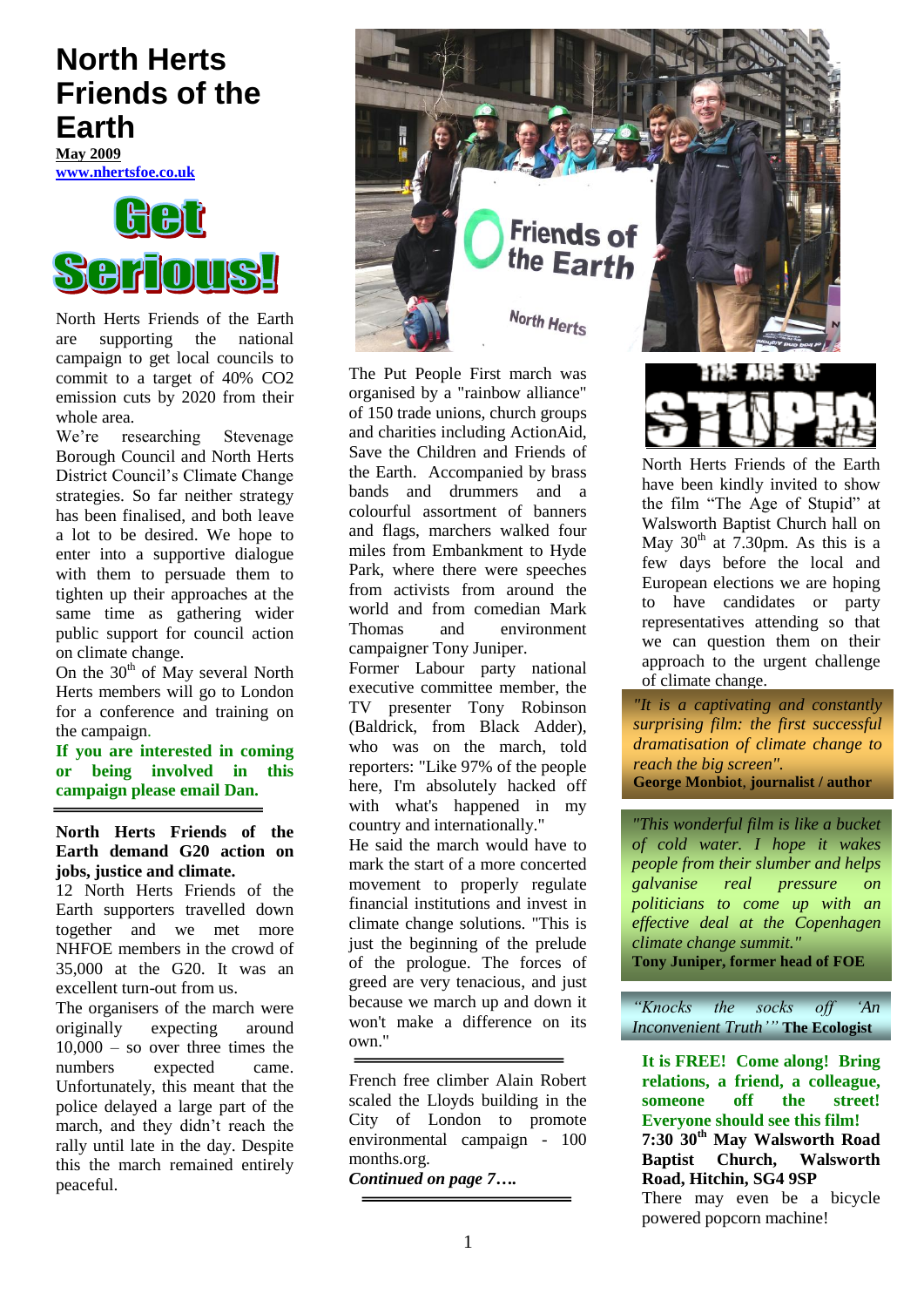**Incineration campaign successes, but not over, yet.** The Herts County Council



proposal to burn our waste has been subject to a lot of criticism in several local papers across Herts, due to a campaign launched by David Ashton, a North Herts Friends of the Earth member. **HERTS WOW!** (WithOut Waste) is a coalition of groups (including North Herts Friends of the Earth) working together to encourage alternatives to incineration such as increased separation of materials, so there can be increased recycling, use of Mechanical Biological Treatment and Anaerobic Digestion and the eventual phasing out of nonrecyclables from the waste stream. The campaign has already produced a positive result from Herts CC who have invited representatives from HertsWOW! to meet with them to discuss the alternatives to incineration and why incineration is the worst option for dealing with waste. **Please sign and send off the enclosed card and see the leaflet for more details.**

**DID YOU KNOW**...it is planned that North Herts' countryside will be compromised through housing development East of Luton - 5,500 houses?

... that as a precursor to this house building there is a possibility of a Luton East Circular bypass to the airport, partly along Lilley Bottom, linking to a Luton northern bypass running from the M1 to the A505?

... that these proposals are already being evaluated and will be finalised over the coming months? ...that developers are already asking for preplanning advice from your councils?

… that there are huge areas of brown field available for building within Luton's boundaries?

To safeguard your countryside for generations log on to.... [www.keolg.org](http://www.keolg.org/)

**Please use the sample letter below to make your voice heard. Please also attend a consultation event (there are several coming up). For details see: [www.keolg.org](http://www.keolg.org/)**

Dear Sir or Madam:

# **Re: Development east of Luton**

The Draft Core Strategy approved for release to Public Consultation on  $20^{th}$  March 2009, by Luton & South Beds Joint Planning Committee (JPC), includes proposals to build over 5,500 homes on Green Belt land in North Hertfordshire to the immediate east of Luton.

#### **I wish to register my strongest possible objection to a development of such a scale to the east of Luton.**

The land is designated Green Belt and forms the natural eastern boundary of Luton, preventing further urban sprawl. The development would fully engulf hamlets like Cockernhoe and Mangrove Green and blight other villages like Tea Green and Lilley. A major development of this kind requires extensive infrastructure and hence the proposals to build not only a Luton northern bypass but also an eastern extension through Lilley Bottom, skirting the proposed housing development. Quite apart from this infrastructure being financially non-viable, the eastern bypass section will pass though and destroy the outstanding chalk valley of Lilley Bottom. The Highways Agency do not support the building of a Luton northern bypass so just how will this monstrous bypass be funded?

#### **I wish to register my objection to a Draft Core Strategy that has been issued without a proper detailed financial impacts analysis, to test the proposals.**

The development to the east of Luton is not supported by North Hertfordshire District Council, in whose area it is situated. We need to know – and the Joint Planning Committee SHOULD have known before it issued its Draft Core Strategy – just how 13 possible expansion areas became just 4 and include this beautiful Green Belt land.

**I wish to register my objection to the Joint Planning Committee taking decisions without members of the Committee having been presented with the technical analyses.**

**Send your letter to: Joint Technical Unit, 960 Capability Green, Luton, LU1 2PE**

## **An Environmental Alternative to M25 widening and the Hitchin/Luton bypass.**

Environmentalism is getting more positive, and we are now spending more and more time supporting eco-friendly developments rather than just opposing the environmentally unfriendly ones. Now there is another local campaign on the horizon, the campaign to reopen the Oxford and Cambridge railway.

This is showing serious signs of happening and is now been marketed by a group of local authorities and businesses as the East-West link.

This would mean that people wanting to travel from our area to Bristol could go across country rather than going through London and having to change. It is as important as Crossrail (the new rail scheme connecting Paddington to Liverpool street with a series of new tunnels) in easing public transport, but would cost only a fraction of the cost. Only £450 million rather than £15 billion.

The interesting thing is that much of the railway is already in place, either as passenger line, freight line or derelict line. The lines from Oxford to Bicester, and Bedford to Bletchley are already open as passenger lines. The Bicester-Bletchley section has tracks already in place. Half of this stretch sees regular use as a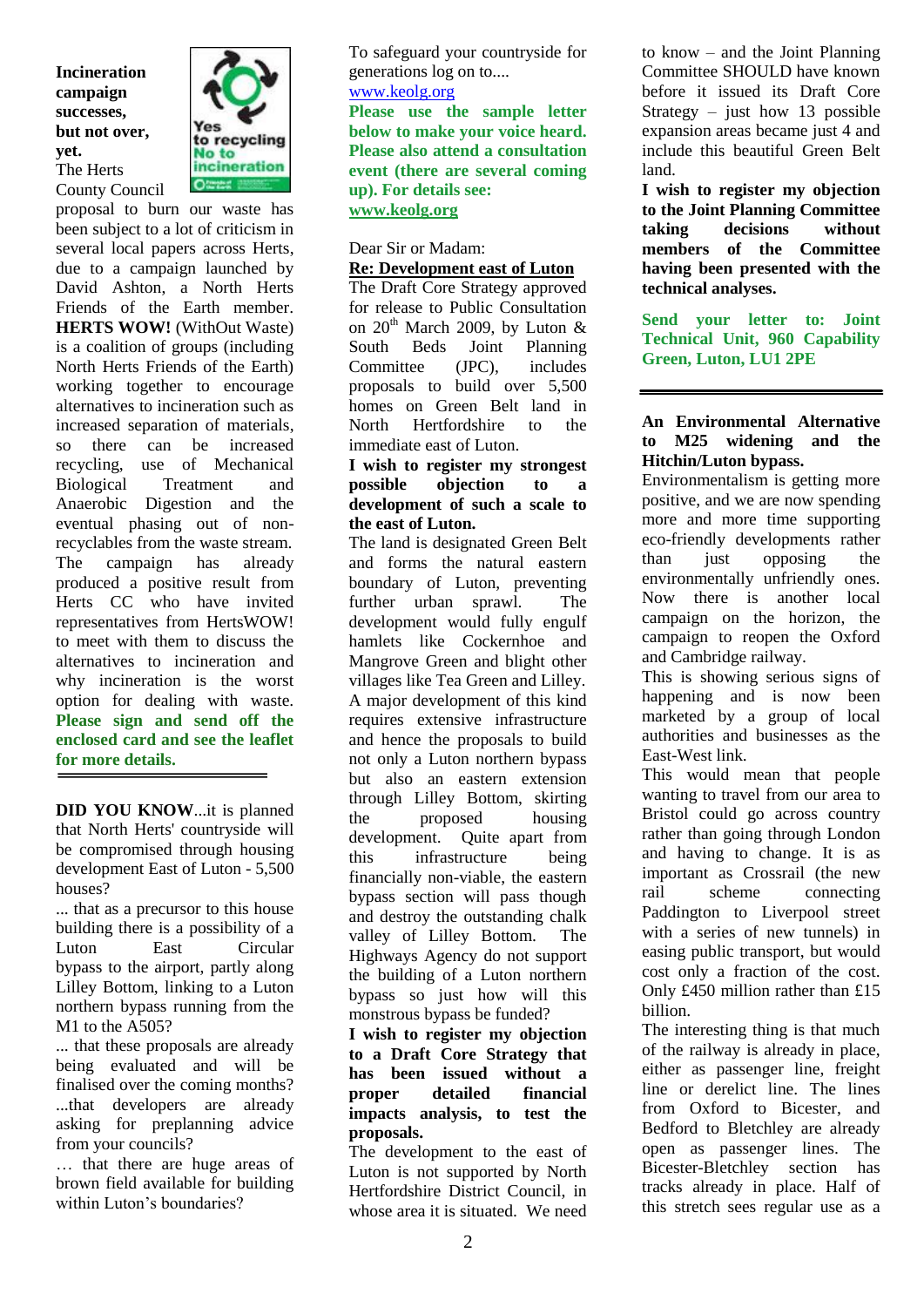freight line, whilst the other half has become overgrown, having been abandoned only within the last ten years. In Jan 09, work began clearing the track to assess the feasibility of reopening.

This leaves the short 10 mile section between Bedford and the East-Coast Main-Line which need more compulsory purchase and reconstruction but really this shouldn"t cost any more than any proposed bypass.

Whereas the plan to widen the M25 would cost £5 billion, this modest and important improvement would cost a fraction of that at £500 million plus.

There will be more on this story coming up in the news so, please listen to the Three Counties radio and the regional news on the BBC for progress. Please get behind the campaign by writing to MPs and councillors and persuade them that THIS should be the alternative to any bypass in the North-Herts and Luton area. Some interesting links:

A Facebook Group

[http://www.facebook.com/home.p](http://www.facebook.com/home.php?#/group.php?gid=2386196167) [hp?#/group.php?gid=2386196167](http://www.facebook.com/home.php?#/group.php?gid=2386196167)

Latest from BBC News. Jan 09 [http://news.bbc.co.uk/1/hi/england](http://news.bbc.co.uk/1/hi/england/oxfordshire/7851922.stm)

[/oxfordshire/7851922.stm](http://news.bbc.co.uk/1/hi/england/oxfordshire/7851922.stm)

Press Release Milton Keynes Partnership. Nov 08: [http://www.miltonkeynespartnersh](http://www.miltonkeynespartnership.info/media_centre/press_releases.php?ID=121) [ip.info/media\\_centre/press\\_release](http://www.miltonkeynespartnership.info/media_centre/press_releases.php?ID=121)  $s.php?ID=121$ Railfuture. Pro-rail campaigning organisation [http://www.railfuture.org.uk/Ox-](http://www.railfuture.org.uk/Ox-Cam/)[Cam/](http://www.railfuture.org.uk/Ox-Cam/)

*Submitted by Malcolm Smith*

#### **WDM welcomes end of unabated coal but fears CCS technology is "a giant gamble with the climate"**

The World Development Movement welcomed Ed Miliband"s announcement that there is no place for unabated coal in our energy future at a time of climate crisis. However, the campaign group warned that the proposal leaves a giant loop hole that could still lead to disastrous

levels of emissions before 2025. The proposed new plant at Kingsnorth in Kent could alone emit as much as the whole of Ghana each year.

"I"m delighted that the Minister has finally recognised there is no place for unabated coal at this time of climate crisis" said Benedict Southworth, WDM"s Director.

But the Government is committing billions of pounds of taxpayers money on a technology [CCS] that remains untested on a large scale and may never be economically viable. It is also yet to be proven that climate damaging carbon dioxide emissions can be stored safely underground. It is only requiring 30% of carbon to be captured and stored.

"It is critical that the UK government provides a guarantee that if the gamble fails we won"t be left with massively polluting plants."

Power companies must now recognise that new coal fired power stations cannot go ahead without being full CCS from the start, otherwise there will be no guarantee they will be cost effective by 2025.

**To take action on new coal see**  [http://www.nonewcoal.org.uk](http://www.nonewcoal.org.uk/)

**And to email Ed Miliband:** [http://www.wdm.org.uk/campaign](http://www.wdm.org.uk/campaigns/climate/action/milibandstopkingsnorth.php) [s/climate/action/milibandstopking](http://www.wdm.org.uk/campaigns/climate/action/milibandstopkingsnorth.php) [snorth.php](http://www.wdm.org.uk/campaigns/climate/action/milibandstopkingsnorth.php)

## **Haringey Council's 'Going Green' Conference shows how a council should be working**

On Saturday, 21<sup>st</sup> February I attended a "Going Green" Conference organised in Tottenham by Haringey Council. The event was one of the last stages in the council's consultation on its Greenest Borough Strategy, which sets out a series of priorities and actions to ensure Haringey takes the lead in London on environmental issues. Attendees included 120 local residents, councillors and activists from across Haringey, including

Friends of the Earth and Sustainable Haringey.

The conference was held in the less affluent eastern part of Haringey, and I believe that this was a deliberate decision on the part of the Council to involve all 'harder to reach' groups in the process of "greening" what is traditionally a very urban environment, divided by wealth/class between the poorer East and the more affluent West of the borough. This aspiration was also reflected in Tottenham. M.P., David Lammy"s, keynote speech was about the importance of ensuring that all of Haringey's diverse communities respond to the challenges presented by climate change. He also outlined how his ministerial role in championing green skills and training has a vital part to play if we are to combat climate change and ensure continued prosperity and economic growth.

Other speakers included James Strawbridge from 'It's not easy being green" and Quentin Given from FoE., after whose presentations I attended the following workshops:

1. Building Schools for the Future in which we discussed the ways in which Haringey were using green technologies to build Heartlands School – a new secondary school near Wood Green where architects are using combined heat and power (CHP) plants/units. (Haringey are also beginning to adopt district heating systems in some new developments or when they renovate existing housing and are considering the possibility of becoming the suppliers of affordable energy to local homes.) 2. Home Insulation Schemes where we were given information about local and national schemes to obtain free insulation and how to apply. (Warm Front/Warmth and Comfort/London Mayor"s Scheme, etc.)

3. Sustainable Planning and Design in which we discussed ways in which the borough has adapted its planning policy and decision-making process to favour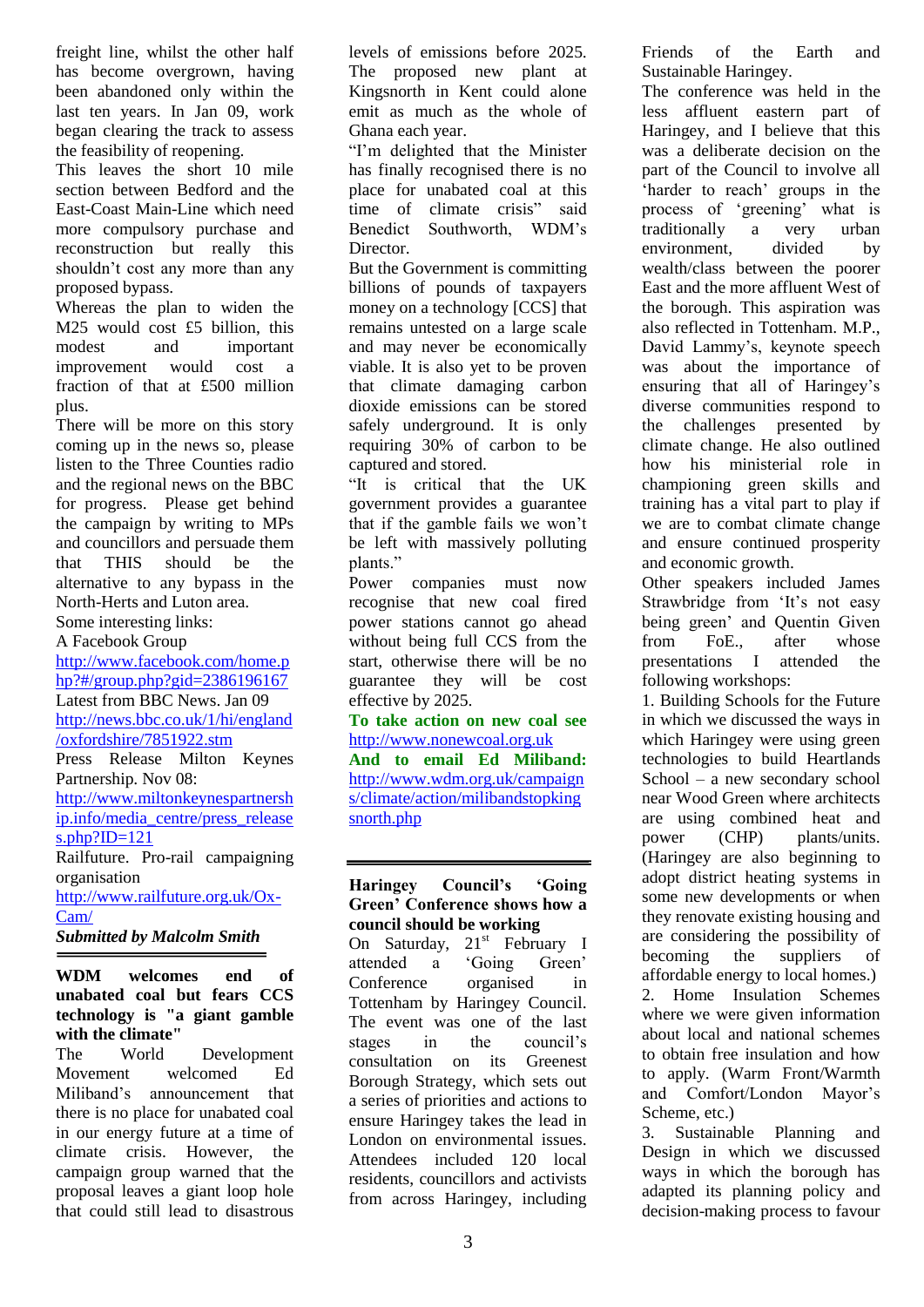sustainable design and construction. Visit

[http://www.lowcarbonbuildings.or](http://www.lowcarbonbuildings.org/home/) [g/home/](http://www.lowcarbonbuildings.org/home/) for an example of grants available for microgeneration projects for households, community organisations, public, private and the non-profit sectors. Haringey have also introduced other initiatives, such as the use of shared car schemes in which the community can hire electric cars; school food-growing projects and 'Living under one Sun', a community allotment project based in Tottenham Marshes.

**Sustainable Haringey** is a broad network of over 40 community groups and residents seeking a sustainable way of life and encouraging all Haringey residents to take action together to develop long-term sustainable policies and practices. To that end they have been responsible for the development of a wide range of working groups, community projects, initiatives and publicity and we may be able to adopt aspects of their model of working in N. Herts. If anyone is interested, I collected a number of this organisation"s leaflets and responses to Haringey"s Strategies but to summarise, the network appears to be dynamic, highly motivated and full of ideas for activities and events – both large and small - including working groups on energy, homes, lifestyles and consumer choices, etc; "ecoteams" developing neighbourhood-based small selfhelp groups; community kitchen and food co-ops and "Seed Swap Sunday' – open to all who are interested in gardening and growing. They say that they network with other groups nationally, and so we may be able to tap into this resource. Check them out on:

[www.sustainableharingey.org.uk.](http://www.sustainableharingey.org.uk/) *Submitted by Astrid Hansen*

**Factory farms linked to swine flu.** No-one yet knows whether **swine flu** will become a global pandemic, but it is becoming clear **where it came from – most likely** 

**a giant pig factory farm** run by an American multinational corporation in Veracruz, Mexico. These **factory farms are disgusting and dangerous**, and they're rapidly multiplying. Thousands of pigs are crammed into dirty warehouses and sprayed with a cocktail of drugs - posing a health risk to more than just our food - they and their manure lagoons create the perfect conditions to breed dangerous new viruses like swine flu. **The World Health Organization (WHO) and the Food and Agriculture Organisation (FAO) must investigate and develop regulations for these farms to protect global health.** Big agrobusiness will try to obstruct and scuttle any attempts at reform, so we need a massive outcry that health authorities can't ignore. **Sign the petition at the address below for investigation and regulation of factory farms and tell your friends and family** and we will deliver it to the UN agencies. If we reach 200,000 signatures we will deliver it to the WHO in Geneva with a herd of cardboard pigs.

[http://www.avaaz.org/en/swine\\_fl](http://www.avaaz.org/en/swine_flu_pandemic?cl=225380612&v=3271) u pandemic Mexico has been nearly paralysed and across the world leaders halted air travel, banned pork imports and initiated drastic controls to mitigate the spreading of the virus. As the threat shows signs of subsiding the question remains where it came from and how we stop another outbreak.

**Smithfield Corporation, the largest pig producer in the world whose farm is being fingered as the source of the H1N1 outbreak**, denies any connection between their pigs and the flu, and big agrobusiness worldwide pays huge sums of money for research to argue that biosafety is ensured in industrial hog production. Experts from the European Commission and the FAO have cautioned that **the rapid move from small holdings to industrial pig production is in fact increasing the risk of**  **development and transmission of disease epidemics.** The US Centers for Disease Control and Prevention warn that scientists still do not know the extent to which infectious compounds produced in factory farms affect human health. (3) **Studies abound of the horrific conditions endured by pigs in concentrated large-scale operations**, and the devastating economic impact on small farmer communities of bloated large-scale operations. (4) **Smithfield itself has already been fined \$12.6m and is currently under another federal investigation** in the US for toxic environmental damage from pig excrement lakes. (5) But even with all of this damaging evidence, a combination of increased global meat consumption and a powerful industry motivated by profit at the cost of human health, means that instead of being shut down - **these sickening factory farm operations are propagating around the world and we are subsidising them** (6). In the wake of this swine flu threat, let's hold industrial pig producers to account. Sign the petition for investigation and regulation. [http://www.avaaz.org/en/swine\\_fl](http://www.avaaz.org/en/swine_flu_pandemic?cl=225380612&v=3271) u pandemic

**Buy local! Buy organic! Buy fair trade! Buy less meat! Grow your own!**

Visit [www.avaaz.org](http://www.avaaz.org/) to see the references for this article

## **The Oil Bank of Scotlandfunding climate chaos with our money.**

The Royal Bank of Scotland (RBS) is a hugely significant private funder of oil and gas extraction and exploration. Between 2001 and 2006, RBS provided over \$10 billion in loans to oil and gas projects. The [embedded](http://peopleandplanet.org/ditchdirtydevelopment/privatefunding#EE) carbon emissions resulting from these projects in 2006 were greater than the carbon emissions for the whole of Scotland.

RBS has positioned itself as "the oil and gas bank". With dedicated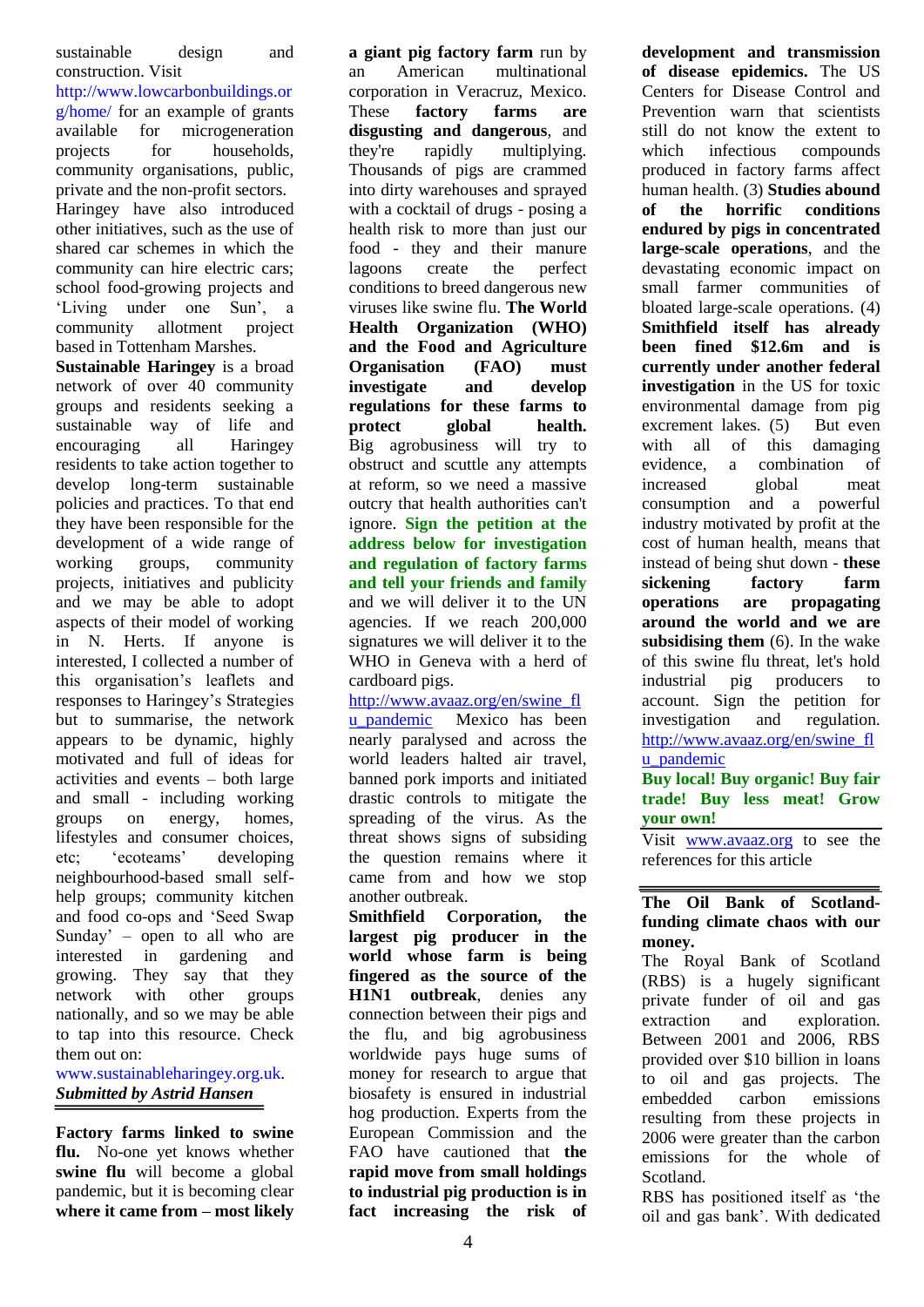oil and gas offices, RBS has significant experience and expertise in the sector, and provides crucial services to oil and gas companies. Working as a hands-on partner to the industry, RBS structured the loan agreements and acted as financial adviser on over \$30 billion of projects between 2001 and 2006. Other banks describe RBS as the most competitive in the sector, prepared to undercut other banks and offer cheaper loans and finance the projects no other British bank will.

People and Planet are running a successful campaign to persuade RBS to move away from funding the fossil fuel sector. See [http://peopleandplanet.org](http://peopleandplanet.org/) They are not asking for a boycott, rather they want to engage with RBS reasonably. They are asking RBS  $t^{\Omega}$ 

-calculate and publish the embedded emissions resulting from loans to oil and gas projects -cap embedded emissions and set annual targets for reductions

-commit to a complete transition from fossil fuel to renewable energy lending

-establish 'no-go' areas for lending: immediately halt loans to unconventional fossil fuels (eg coal and tar sands) and which affect sensitive ecosystems such as rainforests.

#### **The White House goes organic**

Michelle Obama's decision to make her new White House vegetable garden entirely organic has angered America's powerful agribusiness lobby who are urging the First Lady to consider the use of appropriate "crop protection products".

Mrs Obama started work on the kitchen garden with a group of schoolchildren in February. But to the consternation of the chemical agribusiness, Mrs Obama has said the project will not use chemical products to tackle pests or give her plants a boost. Obama's seemingly simple move is seen by many as a political statement akin to Eleanor Roosevelt's 1943 victory garden.

Shortly after the digging began, Mrs Obama received a letter from the Mid-America CropLife Association (MACA), which represents the companies producing the pesticides and fertilisers underpinning "conventional" American agriculture. The carefully-worded letter also "respectfully" encouraged Mrs Obama to recognise the role played by conventional agriculture in feeding America's growing population.

"My girls like vegetables more if they taste good," said [Michelle](http://www.guardian.co.uk/world/michelleobama)  [Obama,](http://www.guardian.co.uk/world/michelleobama) "Especially if they're involved in planting it and picking it, they were willing to give it a try."

The garden is a symbol of the use to which the monocultural deserts that we call grass lawns can be put. After the lawn was dug up 55 varieties of vegetables and herbs were planted. And perhaps most revolutionary, this is a vegetable patch in front of the house and is meant to be seen. It is not hidden away like something to be ashamed of.

Two bee hives are also to be kept as part of the garden and the veg beds will be fertilised with White House compost and crab meal from nearby Chesapeake Bay. The total cost is around \$200.

## **Church Farm**

Since November 2009 I have had the pleasure of working at Church Farm, Ardeley. Their website:



# www.churchfarmardeley.co.uk

illustrates the essence of what we are trying to do. "At Church Farm we have been restoring and creating a traditional, mixed, sustainable and high welfare food and farming system. The farm is a place for wildlife, beauty, diversity, community and people as well as a place to produce<br>authentic local food.' The authentic local food." The livestock are rare breeds like Red Poll cattle and Berkshire pigs.

Chickens are roaming in the fruit orchard that was planted by volunteers. Geese eat the grass in the nut orchard and turkeys are bred in the woodland. I have been setting up the care farm side of the farm, supporting people with learning difficulties and/or mental health issues. We get involved in most aspects of the farm like collecting eggs, bedding down pigs and planting out vegetables in the fields as well as having lots of fun. Church Farm has ambitious vision! We are developing viable businesses on the farm that hopefully could be copied by other farms to revitalise rural life elsewhere as well as reconnecting people to farming and the food we eat. John the veg, has transformed an 8 acre field into a productive organic vegetable garden with a propagation tunnel and 4 polytunnels. We are expecting a wide variety of vegetables and herbs like aubergines, tomatoes, lettuces and cabbages (6000 of them!).

Church Farm is full of ideas and an inspiration for everyone!

I am organising a visit and tour on the farm for North Herts FOE on Saturday 18/7/09 at 10 a.m. It is a beautiful place to visit and the tour is very informative. Please bring a picnic to share! Please contact me on (Ann) 07054095236 or email [ann@churchfarmardeley.co.uk](mailto:ann@churchfarmardeley.co.uk) if you want to come and to car share *Submitted by Ann De Bock*

#### **The world's first carbon neutral country**

At the People's Premiere of the Age of Stupid in



the solar tent – and the satellite link to the other 65 cinemas – there was a hot-off-the-press [video](http://www.ageofstupid.net/news/maldives_become_carbon_limbo_world_champions)  [clip from the president of the](http://www.ageofstupid.net/news/maldives_become_carbon_limbo_world_champions)  [Maldives,](http://www.ageofstupid.net/news/maldives_become_carbon_limbo_world_champions) Mohamed Nasheed: "Today, I can announce to you and the world that the Maldives will be the first carbon neutral country in the world. The cost of this probably will be high, but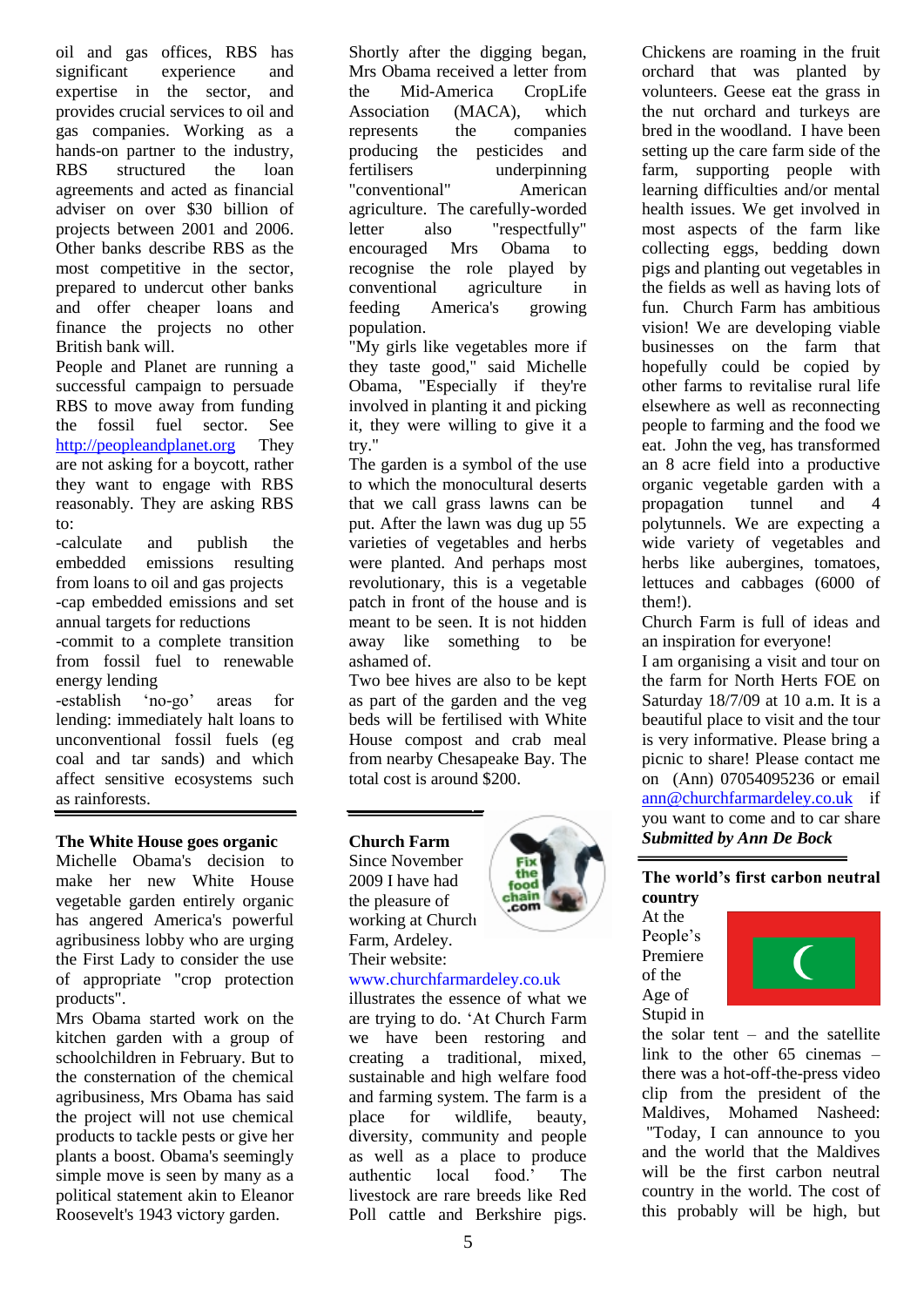please understand that failure to act will cost us the world. If the Maldives, a small relatively poor country, can achieve a big reduction in its greenhouse gas emissions, there can be no excuse from richer nations who claim that going green is too complex, too expensive or too much bother. Now the world has an opportunity to come together and prevent the looming environmental catastrophe. This opportunity, as we all know is called Copenhagen. And let's be very frank about this. Copenhagen can be one of two things. In can be an historic event where the world unites in a collective spirit of cooperation and collaboration. Or Copenhagen can be a suicide pact. The choice is that stark. My message to you, my message to the world, is simply this: please don't be stupid."

Cue the only standing ovation of the entire event, followed by a rather neat summary from Mark Lynas: "This is more than just an amazing announcement. This is potentially a game-changer for the entire negotiations on climate change worldwide."

The message can be seen here: [http://www.ageofstupid.net/news/](http://www.ageofstupid.net/news/maldives_become_carbon_limbo_world_champions) [maldives\\_become\\_carbon\\_limbo\\_](http://www.ageofstupid.net/news/maldives_become_carbon_limbo_world_champions) [world\\_champions](http://www.ageofstupid.net/news/maldives_become_carbon_limbo_world_champions)

The video message is up on the [Maldives own website,](http://www.minivannews.com/news_detail.php?id=6176) which is worth a look itself.

#### **Where we get our water:**

Two thirds of the water needed to produce the UK"s food and clothes is used in other countries. Below is the amount of water used, *in millions of cubic metres a year*, in the 12 nations that Britain relies on most heavily:

**Brazil** - 4,141 million cubic meters a year for beef, soya, coffee, poultry, maize, rapeseed, wheat, pigs, milk, sunflower oil.

**Ghana** - 2740 for cocoa, groundnuts and palm oil.

**Ivory Coast** - 1,826 for cocoa, coffee, bananas, palm oil, cotton, cashew nuts.

**France** - 3,055 for maize, rapeseed, wheat, pigs, milk

**India** - 2,317 for cotton,rice, tea, cashew nuts, ground nuts. **Indonesia**- 1,585 palm oil, coffee, cotton, tea, cocoa, coconuts **USA** -1,293 for soya, rice, wheat, cotton, grapes, sunflower oil **Spain** - 1,417 for olives, grapes, oranges, rice, pigs, beef **Germany** - 1,400 for rapeseed, pigs, milk, wheat, beef **Denmark** - 1,790 for pigs, milk, beef, poultry, wheat **Netherlands** - 2,083 for pigs, poultry, beef **Ireland** - 2,828 for beef, milk, poultry, barley (Figures from the WWF. Interactive map available here: http://static.guim.co.uk/interactive /1219140379649/612197/water\_fo otprint.swf ) **Buy local! Buy organic! Buy fair trade! Buy less meat!**

#### **Villages working to reduce their carbon footprint**

North Herts Friends of the Earth are beginning to hear of villages in our area that are working together to reduce fossil fuel use and carbon emissions.

We know there is a project forming in Gravely and have heard of another in Standon, Puckeridge and Braughing (The Three Villages Eco Group (3 VEG)) just on the edge of our area. If you are aware of any such projects or want to start one in your village or estate or road please let us know so we can support it.

Ashton Hayes in Cheshire is a great example of a community working together to become carbon neutral. You can find out about their project at their website:

[http://www.goingcarbonneutral.co](http://www.goingcarbonneutral.co.uk/) [.uk/](http://www.goingcarbonneutral.co.uk/)

#### **Measure your energy use**

Save up to 25% off your electricity bills. We have an electricity monitor to loan to members. It helps you work out where you are wasting electricity and which appliances are using it most, so you can control your electricity use more efficiently.

Contact Dan if you"d like to borrow it.

#### **100 months - We've had 50 years to sort it!**

Campaigners and scientists are now saying we have less than 100 months to address climate change before it becomes irreversible (see 100months.org). But it seems that it isn"t just homework that gets left to the last minute. 50 years ago there were warnings about human induced climate change. Read this from 1959:

"… if carbon dioxide is the most important factor, long-term temperature records will rise continuously as long as man consumes the earth"s reserves of fossil fuels" *by Gilbert N. Plass senior scientist, Aeronutronic Systems Inc in Scientific American July 1959*



*Cartoon submitted by Jen Liberty*

**Monsanto's Roundup is Toxic Recent research shows that Monsanto's promotion of the herbicide Roundup as a harmless weed killer is false.** 

The latest studies confirm a wealth of evidence on the toxicities of glyphosate and Roundup formulations [2] [\(Glyphosate Toxic & Roundup](http://www.i-sis.org.uk/GTARW.php)  [Worse](http://www.i-sis.org.uk/GTARW.php) , *SiS* 26), and pinpoint the different sites of action, all of which result in cell death. Epidemiological studies have previously linked glyphosate to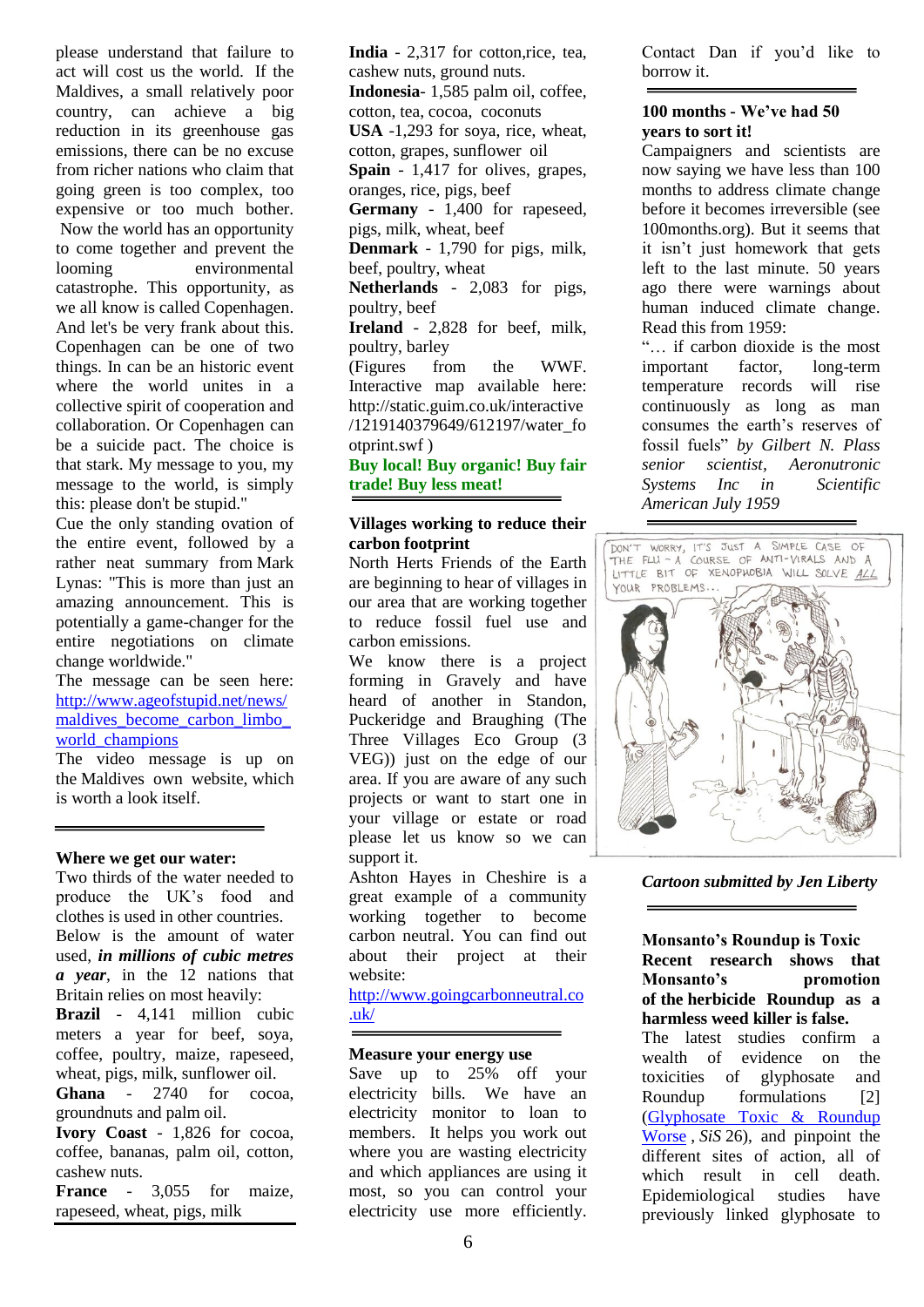spontaneous abortions, non-Hodgkin lymphoma, and multiple myeloma. Laboratory studies showed that glyphosate inhibits transcription in sea urchin eggs and delays development. Brief exposures to glyphosate in rats caused liver damage, and adding the surfactant in Roundup had a synergistic effect, causing greater liver damage. Roundup was also found to be much more lethal to frogs than to weeds, and could have contributed to the global demise of amphibians within the past decades [3] ( Roundup Kills Frogs , *SiS* 26).

There is a now a strong case for restricting, if not phasing out glyphosate and Roundup; in the first instance, by banning the release of Roundup tolerant GM crops worldwide. For the same reason, no further Roundup tolerant GM crops should be approved for commercial release. For further information see The Institute of Science in Society at http://www.i-sis.org.uk - an excellent source for articles on science and the environment.



*Cartoon submitted by Jen Liberty*

## *From Page 1….*

**100 months.org** estimates that from August last year humanity has 100 months before CO2 levels could tip us into a state of no

return, making climate catastrophe irreversible.

Before climbing the Lloyds building at the G20 Alain Robert climbed the Eiffel Tower and the Sydney Opera House. Mr Robert unfurled a banner on the side of the Lloyds building and after descending was driven away by police.

[http://news.bbc.co.uk/1/hi/world/7](http://news.bbc.co.uk/1/hi/world/7979151.stm) [979151.stm](http://news.bbc.co.uk/1/hi/world/7979151.stm)





# **Emails to North Herts Friends of the Earth supporters**

I send out occasional action bulletins and invites to events such as film showings on this list. If you"d like to be on it and are not, then please contact me at **dangomm@yahoo.com**

**LOCAL GROUP MEETINGS Please come along and get involved Thursday 21st May Thursday 18th June No meeting in August Thursday 17th September All 7:30pm-9:15pm Friends' Meeting House 1 Paynes Park, Hitchin Come to the pub afterwards!**

# **Transition Town Letchworth Website**

The website is live and exciting! See: http://ttletchworth.org Or call them to find out more: 07531490851

# **Environmental book bank**



**If you'd like to read up on some of the issues we have a bank of books to borrow:**

- Calculate your carbon footprint-Collin's Gem

- How to save cash and save the planet
- Don't throw it all away FOE's guide to reducing waste
- Funny Weather Kate Evans' cartoon guide to climate change
- Air Madness Runways and the blighting of Britain - Cedric Pulford

- How to win campaigns against incinerators - FOE

-Hope in the Dark - The untold history of people power Rebbecca Solnit

- How we can save the planet - Mayer Hillman

- No Logo - Naomi Klein

- Toxic Childhood - How the modern world is damaging our children and what we can do about it - Sue Palmer

- The tipping point. How little things can make a big difference - Malcolm Gladwell

**Contact Dan - 01462 632479** *dangomm@yahoo.com*

# **GREEN DRINKS**

Join us for Green Drinks on the first Tuesday of the month at 8:30pm. We meet at: The Millstream Pub Cambridge Road Hitchin SG4 0JH